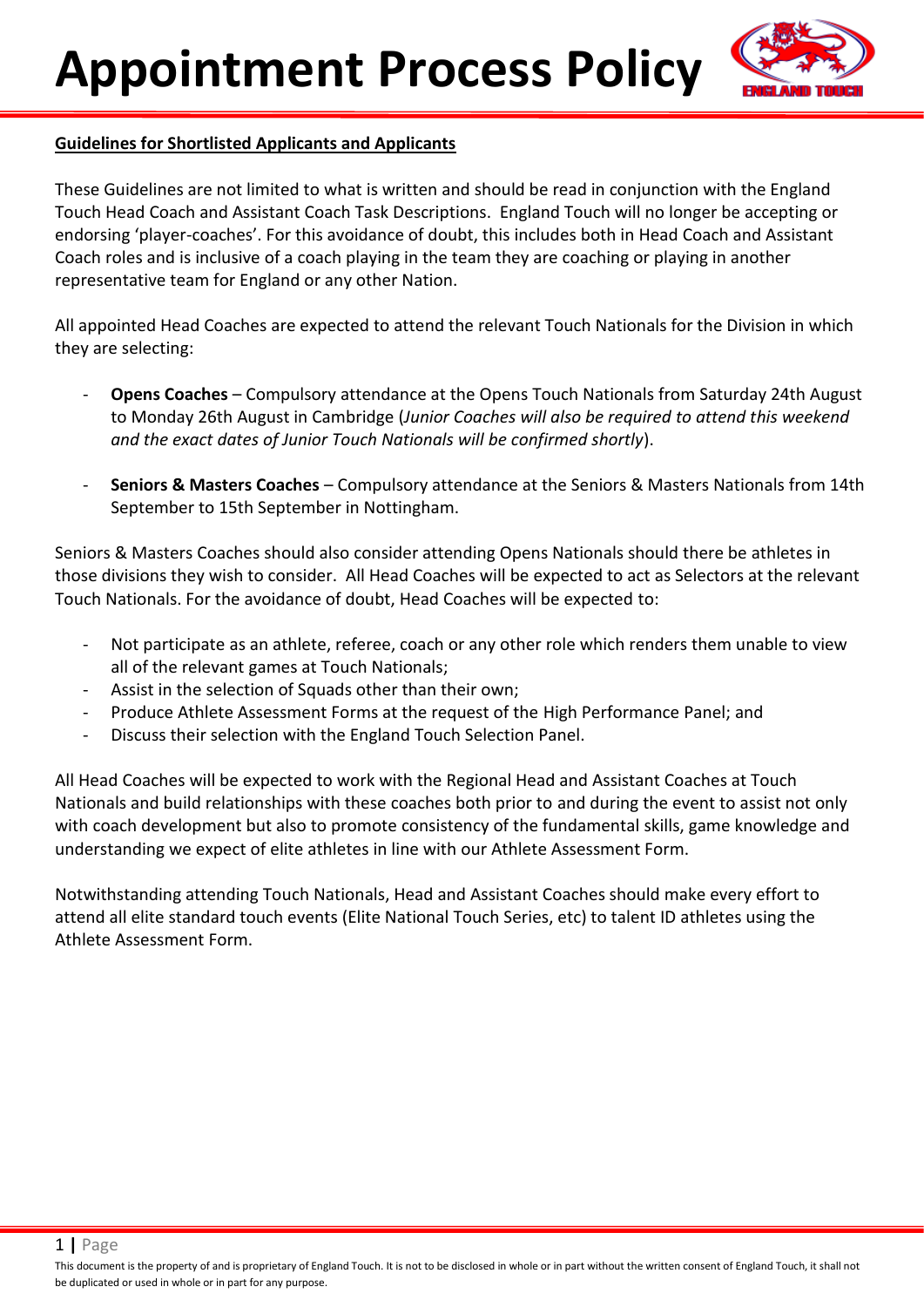

## **Opens Division – 2019-2023 Cycle**

England Touch Opens Division Head Coaches (Men's Open, Women's Open and Mixed Open) will be appointed by the England Touch High Performance Panel (ETHPP):

- Sammie Phillips Head of Elite Performance
- Peter Bell Head Coach of Team England
- Kylie Hutchison High Performance Consultant

The appointment process will be as follows:

- 1. The ETHPP will draw up a short list of candidates for the Open's Head Coaches positions. They will then seek approval from the short-listed candidates that they wish to be considered. This will be by Wednesday May 29th 2019.
- 2. The ETHPP will request an application from the short-listed candidates. Please note that this step may be skipped should the ETHPP decide to reappoint an incumbent Open's Head Coach to their role in 2019. Application will be due Wednesday June 5th 2019.
- 3. The ETHPP will then review applications against the Job Description and overall suitability for the role. Review will be complete by Monday 17<sup>th</sup> June 2019.
- 4. The ETHPP will then contact the shortlisted applicants to inform them of the outcome of their application. Communication will be delivered by Sunday 23rd June 2019.

Opens Division Head Coach Appointments will be made on a 4 Year Cycle, and will additionally be reviewed mid-cycle in June 2021 (subject to change). This review will be conducted by the High Performance Team.

2 **|** Page

This document is the property of and is proprietary of England Touch. It is not to be disclosed in whole or in part without the written consent of England Touch, it shall not be duplicated or used in whole or in part for any purpose.